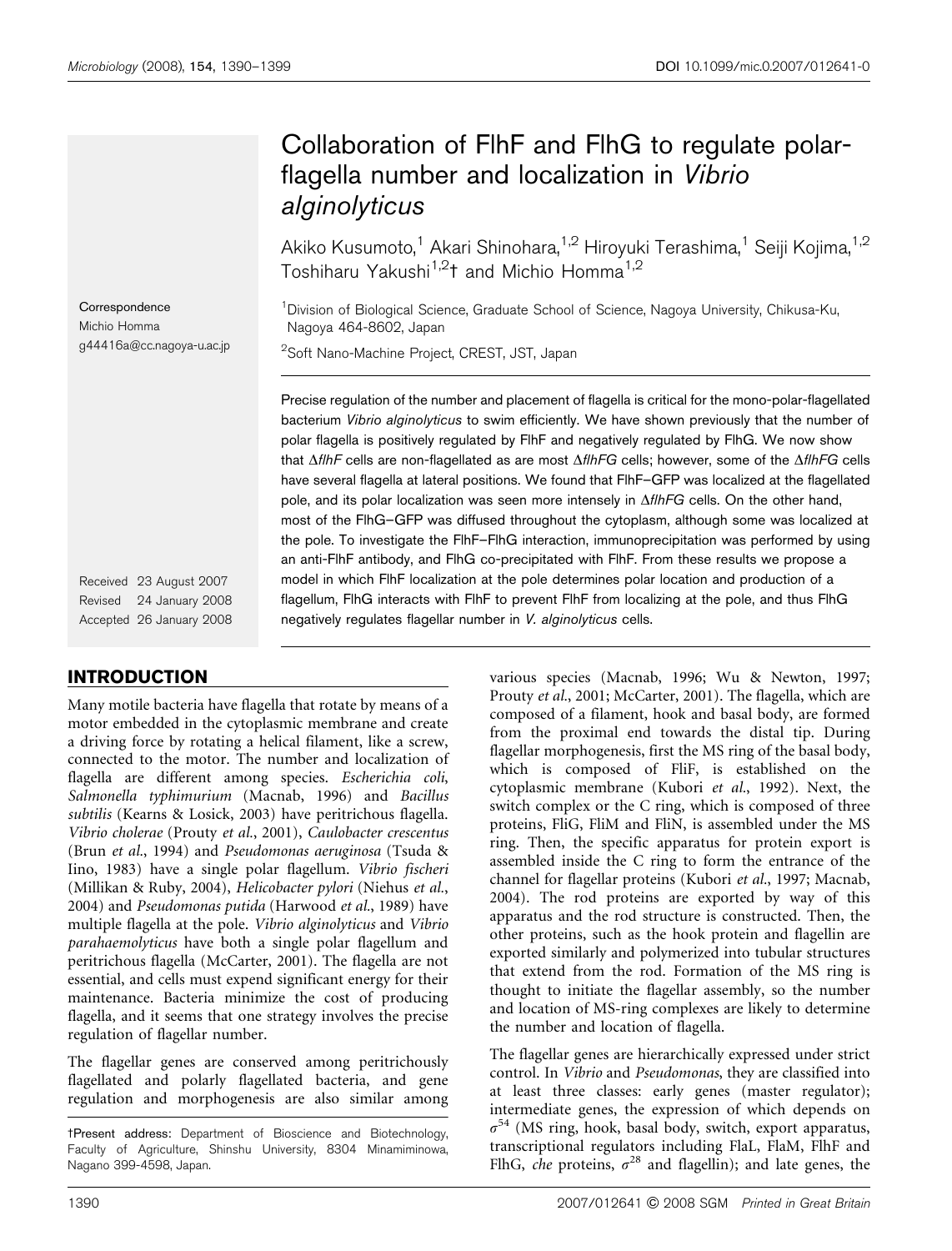expression of which depends on  $\sigma^{28}$  (flagellins, motor proteins and FlgM) (Dasgupta et al., 2003; McCarter, 2001; Prouty et al., 2001). The intermediate class is further divided into two classes: the FlaK-dependent genes (homologues are FleQ in P. aeruginosa and FlrA in V. cholerae) that encode the MS ring, switch, export apparatus, FlaL, FlaM, FlhF, FlhG and  $\sigma^{28}$ ; and the FlaLM-dependent genes (homologues are FleSR in P. aeruginosa and FlrBC in V. cholerae) that encode hook protein, rod proteins, LP-ring proteins and flagellin. These four gene classes are called class I (early genes), class II (FlaK-dependent intermediate genes), class III (FlaLMdependent intermediate genes) and class IV (late genes).

In V. cholerae, P. aeruginosa and P. putida, overexpression of FlhF results in an increased number of polar flagella, and an flhF gene disruption gives a reduced number and aberrant placement of flagella in V. cholerae, P. aeruginosa and P. putida (Correa et al., 2005; Murray & Kazmierczak, 2006; Pandza et al., 2000). Moreover, FlhF has been reported to increase the expression of class III genes in V. cholerae (Correa et al., 2005). Therefore, it has been suggested that FlhF increases the number of flagella by promoting the expression of flagellar genes. However, it is unclear how FlhF determines the location of the flagella. In V. cholerae and P. aeruginosa, overexpression of FlhG results in a reduced number of flagella and gives a nonflagellated phenotype, and an flhG gene disruption gives a hyperflagellated phenotype (Correa et al., 2005; Dasgupta et al., 2000). In Pseudomonas, it has been shown that the FleN protein (the homologue is FlhG in *Pseudomonas* sp.) binds to the flagellar-gene-specific transcriptional regulator, FleQ (Dasgupta & Ramphal, 2001), which regulates the transcription of class II genes with  $\sigma^{54}$  (Dasgupta et al., 2002). The FleN protein represses transcription of class II genes and of the fleN gene by itself via FleQ. The FleQ homologue in V. cholerae, FlrA, also regulates transcription of class II genes (Prouty et al., 2001).

We have previously reported a multi-polar flagellar mutant of V. alginolyticus, KK148, and we identified the mutation responsible, which is a nonsense mutation in the flhG gene (Kusumoto et al., 2006). We cloned the upstream gene,  $f$ lhF, and the  $f$ lh $G$  gene. These genes are unique to polarflagellated bacteria, although FlhF and FlhG have similarity with the *E. coli* signal recognition particle (SRP) receptor FtsY and the E. coli cell division inhibitor MinD, respectively (Kusumoto et al., 2006). Overexpression of FlhF results in an increased number of polar flagella; on the other hand, overexpression of FlhG results in a reduced number of polar flagella and gives a non-flagellated phenotype. These results are consistent with those of earlier studies with V. cholerae and Pseudomonas (Correa et al., 2005; Dasgupta et al., 2000; Murray & Kazmierczak, 2006; Pandza et al., 2000). Moreover, co-expression of FlhF and FlhG reduces the number of polar flagella more significantly than expression of FlhG alone, implying that FlhG works together with FlhF to regulate the number of polar flagella (Kusumoto et al., 2006).

In this study, we show that the polar localization of FlhF is reduced by FlhG, independent of other flagellar proteins, and that FlhF and FlhG interact with each other. We speculate that the FlhF–FlhG interaction inhibits FlhF from localizing at the pole and that flagellation is thus suppressed. These results contribute to our understanding of the control of flagellar number and the location of the flagellum in mono-polar flagellar systems.

# METHODS

Bacterial strains and growth conditions. V. alginolyticus and E. coli strains used in this study are listed in Table 1. V. alginolyticus cells were cultured at 30 °C in VC medium  $[0.5\%$  (w/v) Tryptone, 0.5% (w/v) yeast extract, 0.4 % (w/v) K<sub>2</sub>HPO<sub>4</sub>, 3 % (w/v) NaCl, 0.2 % (w/v) glucose] or in VPG medium [1 % (w/v) Tryptone, 0.4 % (w/v)  $K<sub>2</sub>HPO<sub>4</sub>$ , 3% (w/v) NaCl, 0.5% (w/v) glycerol]. E. coli cells were cultured at 37 °C in LB medium [1 %  $(w/v)$  Tryptone, 0.5 %  $(w/v)$ yeast extract, 0.5 % (w/v) NaCl]. When necessary, the following antibiotics were used: chloramphenicol  $(2.5 \text{ µg} \text{ ml}^{-1}$  for V. alginolyticus or 25 µg ml<sup>-1</sup> for E. coli), kanamycin (100 µg ml<sup>-1</sup>) and ampicillin (50 or 100  $\mu$ g ml<sup>-1</sup>).

DNA manipulations and sequencing. Routine DNA manipulations were carried out according to standard procedures. Restriction endonucleases and other enzymes for DNA manipulations were purchased from TaKaRa Shuzo, Toyobo, and New England Biolabs. Nucleotide sequences were determined using the BigDye Terminator v3.1 Cycle Sequencing kit (Applied Biosystems) and an ABI PRISM 3100-Avant Genetic Analyzer (Applied Biosystems).

Gene disruption. The flhF and flhFG deletion strains LPN1 and LPN2 were generated from VIO5 cells, which are defective for production of lateral flagella and wild-type with respect to the polar flagellum, by homologous recombination, as described previously (Terashima et al., 2006). The suicide vectors containing the sacB gene, pKY704- $\Delta f$ lhF-sacB and pKY704- $\Delta f$ lhFG-sacB, were used for this construction. First, for homologous recombination of the flhF and flhFG genes, 1073 bp downstream of the flhG gene, containing the fliA gene and 313 bp from the beginning of the cheY gene, were cloned into a cloning vector,  $pGEM5Zf(+)$ , and sequenced. Using the resultant plasmids and primers based on these sequences, we made inframe deletions in flhF or flhG (DNA encoding 475 aa was deleted from flhF and DNA encoding 772 aa was deleted from flhFG), which were integrated into the chromosome of VIO5 cells by homologous recombination. Next, strains that had undergone the first recombination were cultured in VC medium without antibiotics overnight, and then screened for the second recombination based on their sucrose sensitivity. Finally, the flhF and flhFG deletions in the chromosome were confirmed by PCR. The flhF deletion and flhFG double deletion strains were named LPN1 and LPN2, respectively.

Transformation of Vibrio cells. V. alginolyticus cells were transformed by electroporation as described previously (Kawagishi et al., 1994). The cells were subjected to osmotic shock and washed thoroughly with 20 mM MgSO4. Electroporation was carried out according to the manufacturer's instructions using a Gene Pulser electroporation apparatus (Japan Bio-Rad Laboratories) at an electric field strength of  $5.0-7.5$  kV cm<sup>-1</sup>.

High-intensity dark-field microscopy. Flagella were observed using a dark-field microscope (Olympus model BHT) equipped with a 100 W mercury lamp (Ushio USH-102). An image was recorded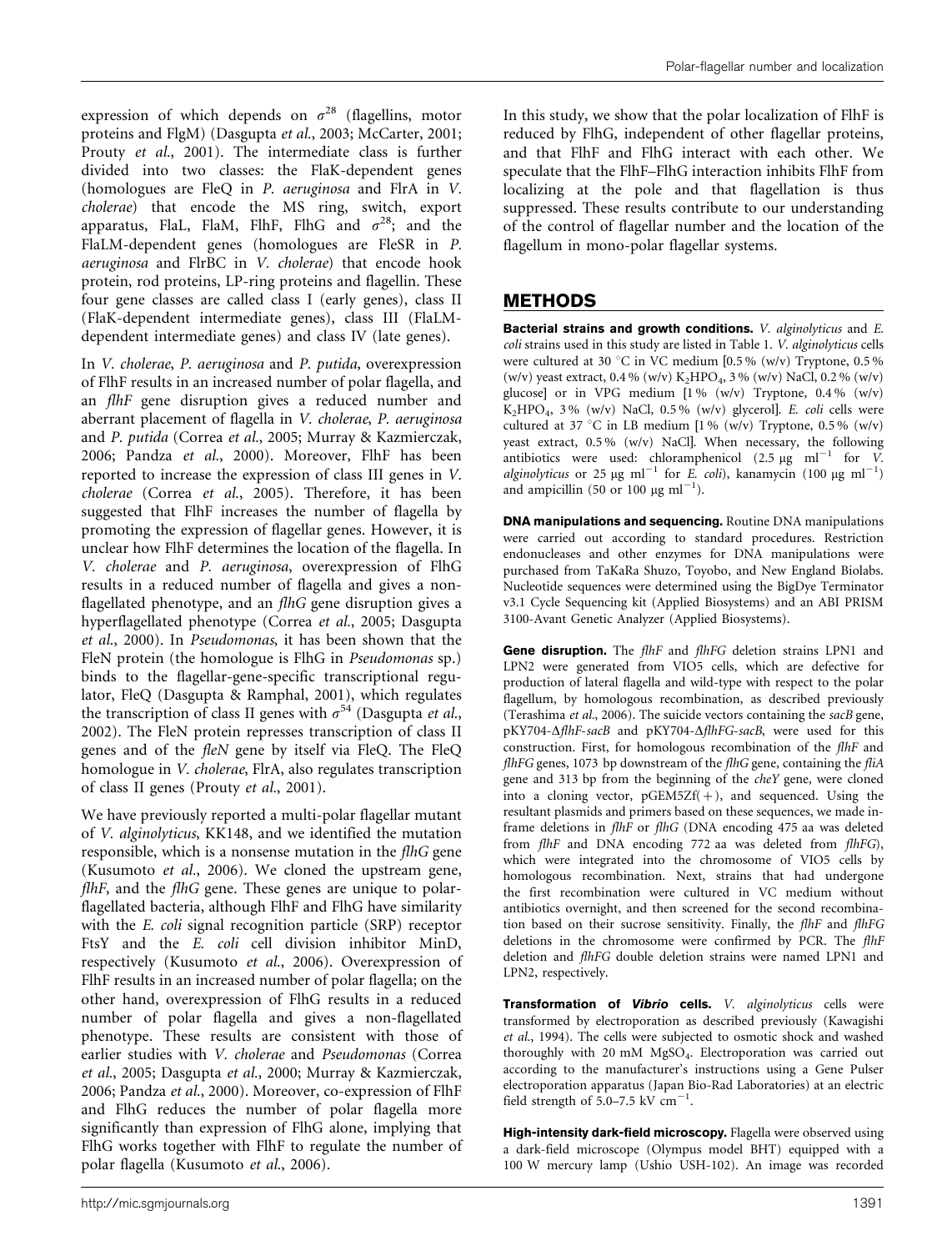#### Table 1. Bacterial strains and plasmids used in this study

Abbreviations: Amp<sup>r</sup>, ampicillin resistant; Cm<sup>r</sup>, chloramphenicol resistant; Rif<sup>r</sup>, rifampicin resistant; Pof<sup>+</sup>, possessing polar flagellum; Laf<sup>-</sup>, lacking lateral flagella; Multi-Pof, possessing multiple polar flagella.

| Strain or plasmid        | Genotype or description                                                                              | Reference or source     |
|--------------------------|------------------------------------------------------------------------------------------------------|-------------------------|
| V. alginolyticus strains |                                                                                                      |                         |
| VIO <sub>5</sub>         | VIK4 (Rif <sup>f</sup> Pof <sup>+</sup> Laf <sup>-</sup> )                                           | Okunishi et al. (1996)  |
| <b>KK148</b>             | VIO5 $flhG$ (Rif <sup><math>r</math></sup> Pof <sup>+</sup> Laf <sup><math>-</math></sup> Multi-Pof) | Kusumoto et al. (2006)  |
| YM14                     | YM4 $rpoN$ (Pof <sup>-</sup> Laf <sup>-</sup> )                                                      | Kawagishi et al. (1997) |
| LPN1                     | VIO5 ΔflhF (Rif <sup>r</sup> Pof <sup>+</sup> Laf <sup>-</sup> )                                     | This study              |
| LPN <sub>2</sub>         | VIO5 $\Delta f l h FG$ (Rif <sup>t</sup> Pof <sup>+</sup> Laf <sup>-</sup> )                         | This study              |
| E. coli strains          |                                                                                                      |                         |
| $DH5\alpha$              |                                                                                                      | Grant et al. (1990)     |
| BL21(DE3)pLysS           | T7 expression host                                                                                   | Studier (1991)          |
| Plasmids                 |                                                                                                      |                         |
| pHFS401                  | sacB in pSU41                                                                                        | Terashima et al. (2006) |
| pKY704                   | $Cmr$ , suicide vector                                                                               | Xu et al. (1994)        |
| pKY704-∆flhF-sacB        | 1425 bp-deleted <i>flhF</i> fragment in pKY704                                                       | This study              |
| pKY704-∆flhFG-sacB       | 2316 bp-deleted flhFG fragment in pKY704                                                             | This study              |
| pET-3d                   | Amp <sup>r</sup> , T7 expression vector                                                              | Novagen                 |
| $pET$ -flhF              | $his6$ -tev-flhF in pET-3d                                                                           | This study              |
| $pGEX-6P-2$              | Amp <sup>r</sup> , $P_{\text{tac}}$ , gst                                                            | GE Healthcare           |
| pGEX-flhG13              | gst-flhG in pGEX-6P-2                                                                                | This study              |
| pBAD24                   | $Amp^r$ , $P_{BAD}$                                                                                  | Guzman et al. (1995)    |
| pBAD33                   | $\text{Cm}^{\text{r}}$ , $\text{P}_{\text{BAD}}$                                                     | Guzman et al. (1995)    |
| pAK322                   | $f$ lh $F$ in pBAD33                                                                                 | Kusumoto et al. (2006)  |
| pAK520                   | flhG in pBAD33                                                                                       | Kusumoto et al. (2006)  |
| pAK721                   | flhFG in pBAD33                                                                                      | Kusumoto et al. (2006)  |
| pAK325                   | flhF-egfp in pBAD33                                                                                  | This study              |
| pAK541                   | flhG-egfp in pBAD33                                                                                  | This study              |

using a charge-coupled device (CCD) camera (Sony model SSC-M370) and a DVD video recorder (Panasonic model DMR-E100H).

Electron microscopy. Samples were negatively stained with 2% (w/v) potassium phosphotungstate (pH 7.4), and then observed with a JEM-1200 EXII electron microscope (JEOL).

Fluorescence microscopy. Vibrio cells bearing a plasmid, pAK325 or pAK541, were cultured overnight in VC medium. The overnight culture was diluted 1 : 100 in VPG medium containing 0.02 % (w/v) arabinose and 2.5 µg chloramphenicol ml<sup>-1</sup>, and incubated at 30 °C for 4 h. Fluorescence microscopy was carried out with a 'tunnel slide', which is a rudimentary flow chamber constructed from a coverslip, a microscope slide and double-sided tape. Poly-L-lysine (0.1 %, w/v) was loaded into a tunnel slide, and after 5 min the tunnel slide was washed with VPG medium. Cultures of the cells were applied by exchanging the medium, and then the tunnel slide was turned upsidedown and incubated for 1 min to adhere cells to the coverslip. The tunnel slides were washed with TMK buffer (50 mM Tris/HCl, 500 mM KCl, 5 mM glucose, 5 mM MgCl<sub>2</sub>, pH 7.5) and observed under a BX-50 microscope (Olympus).

To stain polar flagella, cells were treated with the following preparation before observation. VPG medium containing antiserum raised against the polar flagellum (Fukuoka et al., 2005) was applied to the tunnel slide by exchanging the medium. After 3 min incubation, the tunnel slide was washed with VPG, and then medium containing a rhodamine-conjugated anti-rabbit-IgG antibody was added. After 3 min incubation, the tunnel slide was washed with VPG, then observed under a microscope. The images were recorded

and processed using a digital camera (Hamamatsu Photonics, C4742- 80-12AG) and imaging software (BD Bioscience, IPLab, version 3.9.5 r2 and Adobe Photoshop version 7)

Antibody raised against FlhF and FlhG. FlhF was purified from BL21 (DE3)/pLysS cells harbouring a plasmid producing hexahistidine (His<sub>6</sub>)-tagged FlhF (His<sub>6</sub>–FlhF), pET-flhF. Cells were harvested by centrifugation, washed with buffer A [10 mM Tris/HCl, 150 mM NaCl, 0.5 mM PMSF, complete EDTA-free protease inhibitor (Roche), pH 8.0], and then frozen at  $-80$  °C. After thawing, the cells were resuspended in buffer A containing 10  $\mu$ g DNase I ml<sup>-1</sup> and 5 mM MgCl<sub>2</sub>. The suspension was then passed twice through a French pressure cell at 500 kg cm<sup>-2</sup>. After centrifugation (10 000  $\frac{1}{g}$  for 10 min),  $His<sub>6</sub>-FlhF$  was present in the pellet as inclusion bodies. The pellet was resuspended in buffer A containing 4 % (w/v) Triton X-100, and then sonicated. The Triton-soluble membrane fraction was removed by centrifugation (10000  $g$  for 10 min). To remove the membrane fraction completely, the Triton-insoluble pellet was suspended again with buffer A containing Triton X-100, sonicated, and then centrifuged (10 000 g for 10 min). After the Triton-insoluble pellet had been rinsed twice with distilled water, the pellet was suspended in buffer A containing 8 M urea, and incubated at 30  $^{\circ}$ C for 2 h with shaking. The suspension was centrifuged (7000 g for 15 min), and then  $His_{6}$ –FlhF was purified from the supernatant with Ni–NTA resin.

FlhG was purified from DH5 $\alpha$  cells harbouring a plasmid producing glutathione S-transferase (GST)-fused FlhG, pGEX-flhG13. Cells were harvested by centrifugation, resuspended in buffer C (50 mM Tris/ HCl, 150 mM NaCl, 1 mM EDTA, pH 8.0) containing 0.6 mg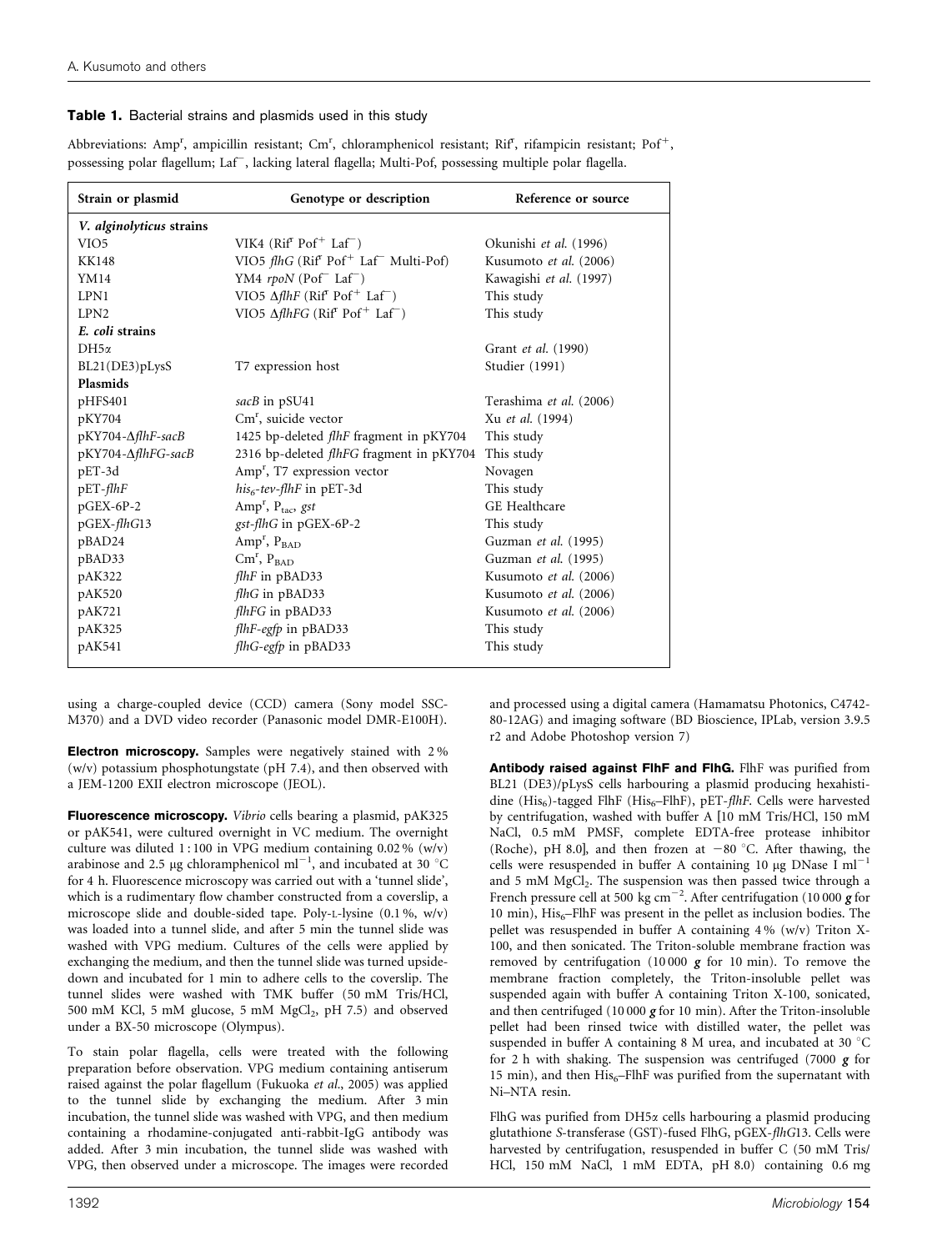lysozyme  $ml^{-1}$ , and then incubated on ice for 30 min. The cell suspension was passed twice through a French press at 500 kg  $cm^{-2}$ . After removal of undisrupted cells by centrifugation (10 000  $g$  for 10 min), the insoluble fraction was removed by ultracentrifugation (100 000 g for 1 h). GST-fused FlhG in the soluble fraction was applied to a GSTrap FF column (GE Healthcare). After removal of the GST tag by applying PreScission protease (GE Healthcare), FlhG was eluted with buffer D (50 mM Tris, 150 mM NaCl, 1 mM EDTA, 1 mM DTT, pH 8.0).

Purified  $His<sub>6</sub>–FlhF$  and FlhG were separated by SDS-PAGE and stained with Coomassie blue R250. The band corresponding to each protein was excised and used to inoculate a rabbit. Rabbit anti-FlhG antibody was produced by Biogate.

Western blot analysis of flagellar proteins. V. alginolyticus cells were cultured overnight in VC medium. The overnight culture was diluted 1:100 in VPG medium, and then incubated at 30  $^{\circ}$ C for 4 h. Cells were harvested by centrifugation, and then resuspended in double-distilled water. The cell suspensions were mixed with a onefifth volume of SDS loading buffer [0.2 M Tris/HCl (pH 6.8), 37.5 % (w/v) glycerol, 6 % (w/v) SDS, 0.004 % (w/v) bromophenol blue] and a one-twentieth volume of 2-mercaptoethanol, and then boiled for 5 min. Proteins in the samples were separated by SDS-PAGE and then electrophoretically transferred to a PVDF membrane (Millipore) using a semi-dry blotting apparatus (Bio-craft) according to the manufacturer's instructions. Immunoblotting was performed with anti-FlhF, anti-FlhG, anti-FlgI, anti-MotX, anti-MotY, anti-PomA, anti-PomB and anti-flagellin antibodies, as described previously (Nambu & Kutsukake, 2000; Yagasaki et al., 2006; Fukuoka et al., 2005; Nishioka et al., 1998).

Immunoprecipitation. An overnight culture of AflhFG cells harbouring a plasmid, pAK520 (flhG) or pAK721 (flhFG), was diluted 1 : 100 into VPG medium containing 0.2 % (w/v) (for pAK520) or 0.01 % (w/v) (for pAK721) arabinose and 2.5  $\mu$ g chloramphenicol ml<sup>-1</sup>. After 4 h incubation at 30 °C, the cells were harvested by centrifugation (10 000  $g$  for 5 min), suspended in buffer E [50 mM Tris/HCl, 150 mM NaCl, complete protease inhibitor (Roche), pH 7.5] to an OD<sub>660</sub> of 10, and sonicated to disrupt the cells. Undisrupted cells were removed by centrifugation  $(10\,000\,g)$  for 5 min). The supernatant was ultracentrifuged (100 000  $g$  for 1 h). The supernatant from this step was diluted 1 : 5 into buffer E containing 0.1 % (w/v) Triton X-100, and anti-FlhF antibody and protein A– Sepharose CL-4B (GE Healthcare) were added. After 3 h incubation at  $4^{\circ}$ C, the protein A–Sepharose was washed four times with buffer E containing 0.1 % (w/v) Triton X-100, and was resuspended in buffer E containing 3 % (w/v) SDS, and boiled. The protein A–Sepharosebound materials were separated by SDS-PAGE, and FlhF and FlhG were detected by Western blot analysis. To eliminate the signal from heavy and light chains of the anti-FlhF antibody used for immunoprecipitation, the detection of FlhF was carried out with an ExtraCruz F kit (Santa Cruz).

## RESULTS

#### Phenotypes of the flhF deletion and the flhFG double deletion strains

To investigate the function of FlhF, flhF and flhFG deletion strains were generated by means of homologous recombination. Electron microscopic observation revealed that the parent cells (VIO5) had a single polar flagellum (Fig. 1a), but we could not find any flagella on the  $\Delta f l h$ F cells (Fig. 1c). This is consistent with the previous study, which



Fig. 1. Electron micrographs of (a) VIO5 (wild-type; wt), (b) KK148 (flhG), (c) LPN1 ( $\Delta f$ lhF), and (d) LPN2 ( $\Delta f$ lhFG) cells. Cells were negatively stained with potassium phosphotungstate. Bars,  $1 \mu m$ .

showed that the overproduction of FlhF increases the number of polar flagella (Kusumoto *et al.*, 2006). The  $\Delta f l hF$ strain showed almost no swarming ability on 0.25 % agar VPG plates after 6 h incubation (Fig. 2a, left). After 10 h incubation, however, swarming colonies of  $\Delta f l h$ F cells showed definite expansion, although colonies of YM14 cells (an rpoN mutant that does not produce polar flagella) did not expand at all (Fig. 2a, right). This indicates that a very low percentage of the population of the  $\Delta f \, h \, F$  strain have flagella.

High-intensity dark-field microscopic observation of  $\Delta f l h FG$  cells indicated that most (~97.5%) were nonflagellated, although some of them  $(-2.5\%)$  had several flagella. Electron microscopic observation of the  $\Delta f l h FG$ cells also indicated that most were non-flagellated, although some had several flagella at lateral positions (Fig. 1d). Since the KK148 cells, which have a nonsense mutation in the flhG gene (Kusumoto et al., 2006), had multiple flagella at the pole (Fig. 1b), FlhF may be involved in regulating the flagellar number as well as the placement of the polar flagellum.

#### Functions of the flhF and flhG genes

The motility of  $\Delta f l h F$  (LPN1) and  $\Delta f l h F G$  (LPN2) cells expressing the flhF and/or flhG genes on 0.25 % agar VPG plates was tested (Fig. 2b). The  $\Delta f \, h \, F$  cells recovered their motility after expression of flhF in trans (Fig. 2b), and these cells also regained a polar flagellum, which was confirmed by high-intensity dark-field microscopy.  $\Delta f l h FG$  cells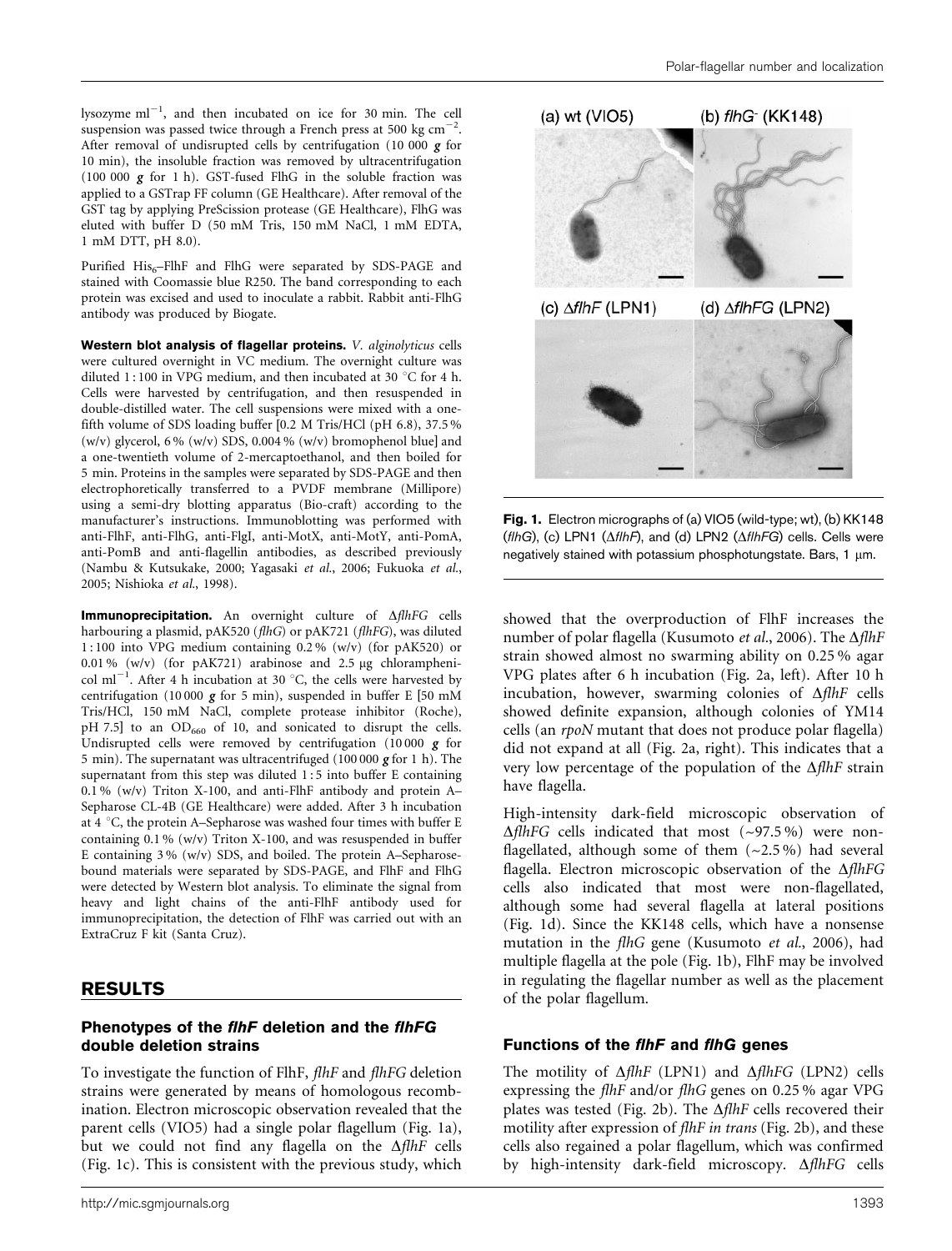

Fig. 2. Swarming ability of the  $\Delta f / hF$  and  $\Delta f / hFG$  cells. Swarming abilities are shown of the wild-type (wt; VIO5),  $\Delta f / hF$  (LPN1),  $\Delta f$ IhFG (LPN2), flhG mutant (KK148) and rpoN mutant (YM14) cells (a) without plasmids and (b) with plasmids pAK322 (flhF), pAK520 (flhG), pAK721 (flhFG) and pBAD33 (vector control). Aliquots (0.5 µl) of overnight cultures were spotted onto 0.25% agar VPG plates without arabinose (a, left and right, or b, upper) or with 0.02 % arabinose (b, lower), followed by incubation at 30  $^{\circ}$ C for 6 h (a, left), 10 h (a, right) or 5 h (b).

expressing flhF recovered their motility even in the absence of arabinose (Fig. 2b), and the cells had multiple flagella at the cell pole, similar to the flhG mutant (KK148) cells. When the flhG gene was expressed in  $\Delta f$ lhFG cells (Fig. 2b), no flagella were produced and motility was reduced to the level observed in  $\Delta f l h$ F cells (data not shown). The expression of both flhF and flhG genes restored the motility of  $\Delta f$ thFG cells to some extent in the absence of inducer, and to the same level as that of the wild-type in the presence of 0.2 % arabinose (Fig. 2b). Most of the cells had one or several polar flagella at the pole in the presence of 0.2 % arabinose (data not shown).

#### The amount of flagellar proteins in flhF and flhG mutants

We evaluated the amount of various flagellar proteins in the wild-type cells, and in the  $\Delta f$ thF, flhG,  $\Delta f$ thFG and rpoN mutant cells by means of Western blot analysis (Fig. 3). FlhF was not detected in the  $\Delta f l h F$ ,  $\Delta f l h FG$  or rpoN cells (Fig. 3a), and FlhG was not detected in the flhG,  $\Delta$ flhFG or rpoN cells (Fig. 3b). These results confirmed that the flhF gene, and the flhF and flhG genes in  $\Delta f$ lhF and  $\Delta f$ lhFG cells, respectively, were disrupted, and that the expression of



Fig. 3. Flagellar proteins in various mutant strains. Cells cultured overnight were recultured in VPG medium at 30 °C for 4 h. Cells were harvested by centrifugation and resuspended in water. Proteins were separated by SDS-PAGE and immunoblotted using anti-FlhF (a), anti-FlhG (b), anti-Salmonella-FlgI (c), anti-FliG (d), anti-PomA (e), anti-PomB (f), anti-MotX (g), anti-MotY (h) and antiflagellin antibodies (i). Lanes: 1, VIO5 cells (wild-type; wt); 2, LPN1 cells  $(\Delta f/hF; \Delta F)$ ; 3, KK148 cells (flhG; G<sup>-</sup>); 4, LPN2 cells  $(\Delta f / hFG; \Delta FG);$  5, YM14 cells (rpoN; N<sup>-</sup>).

flhFG genes required  $\sigma^{54}$ , the rpoN product. While a similar amount of FlhG was detected both in the wild-type and the  $\Delta f$ lhF cells (Fig. 3b), a larger amount of FlhF was detected in the flhG mutant (Fig. 3a). In the flhG mutant cells, most of the flagellar structural proteins (FlgI, PomA, PomB, MotX, MotY and flagellins), except for FliG, were detected in larger amounts than in the wild-type cells (Fig. 3c, e, f, g, h, i), which is consistent with the number of flagella on the cells. A similar amount of FliG (intermediate class) was detected in the wild-type,  $\Delta f l h F$  and  $f l h G$  mutant cells, a larger amount was detected in the  $\Delta f$ thFG mutant, and a smaller amount was detected in the rpoN mutant (Fig. 3d). These results imply that the fliEFGHIJ operon, which is in the intermediate class, is most likely regulated by an additional mechanism besides  $\sigma^{54}$  (RpoN).

## Subcellular localization of FlhF and FlhG

To investigate the localization of FlhF and FlhG, GFP was fused to the C terminus of each protein. FlhF–GFP and FlhG–GFP were expressed in the  $\Delta f l h$ F and flhG mutant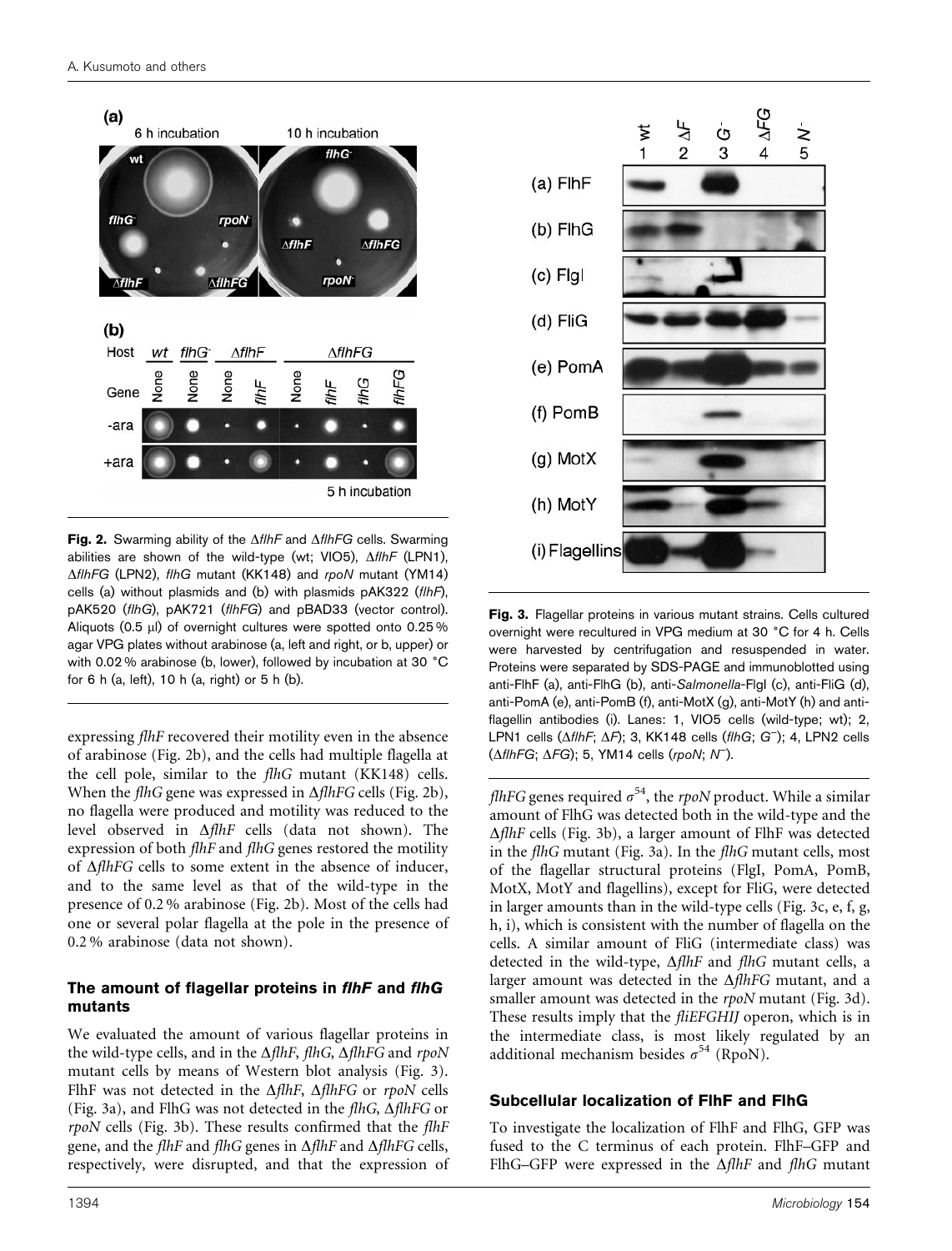cells, respectively, and polar flagella were visualized by means of immunofluorescence staining with an antibody raised against the polar flagellum (Fig. 4). The flagellated poles of cells showed the accumulation of FlhF–GFP as dots (Fig. 4a); on the other hand, flhG mutant cells producing FlhG–GFP failed to generate flagella (Fig. 4b), suggesting that FlhF–GFP and FlhG–GFP have the same ability to increase or decrease the number of flagella as the intact FlhF and FlhG. FlhF–GFP was diffused throughout

Flagellum **F-GFP**  $(a)$ G-GFP Flagellum  $(b)$ G-GFP Flagellum F-GFP **Flagellum**  $(c)$ G-GFP **Flagellum** (d)

Fig. 4. Localization of GFP-fused FlhF (F-GFP) and FlhG (G-GFP).  $\Delta f$ lhF (LPN1) cells containing plasmid pAK325 (flhF-egfp) (a, c), and flhG mutant (KK148) cells containing plasmid pAK541 (flhG-egfp) (b, d, e, f), were observed by fluorescence microscopy. Cells cultured overnight were diluted 1 : 100 with VPG medium containing 0.02 % (w/v) arabinose. After 4 h incubation at 30  $^{\circ}$ C, the cells were attached to a poly-L-lysine-coated cover glass. To identify the flagellated pole, the cells were labelled with anti-polarflagellum antiserum as the first antibody and rhodamine-conjugated anti-rabbit IgG antibody as the second antibody, and then observed under a fluorescence microscope. Asterisks indicate polar-localized F-GFP or G-GFP. Arrowheads indicate flagellated poles. Bars, 5 µm.

the cytoplasm, with some localization at one or both poles in the  $\Delta f l h$ F cells (Fig. 4a, c). Most of the flagellated poles had FlhF–GFP foci (Fig. 4a, c). FlhG was also diffused throughout the cytoplasm in the flhG mutant cells (Fig. 4b). FlhG–GFP was localized at the pole in  $\sim$ 30% of the cells (Fig. 4b, e, f). Most of the cells transformed with the flhG-gfp plasmid were not flagellated, and FlhG– GFP was not detected when the cells were flagellated (Fig. 4d).

## Polar localization of FlhF is affected by FlhG

The localization of FlhF–GFP and FlhG–GFP induced by arabinose was investigated in the  $\Delta f$ thFG and rpoN mutant cells (Fig. 5). The amount of FlhF–GFP and FlhG–GFP in the cells did not differ among the strains, as confirmed by Western blotting (data not shown). FlhF–GFP was intensely localized at the pole in  $\Delta f$ lhFG cells (Fig. 5b), while FlhF–GFP was detected throughout the cytoplasm in addition to the poles in  $\Delta f$ thF cells (Fig. 5a). We analysed the ratio of fluorescent signal in the cytoplasm to that at the pole in FlhF–GFP-expressing cells (Fig. 5h). The signals at the pole (denoted as 'P') and in the cytoplasm (denoted as 'C') were defined as the highest signal at the pole and the mean signal in the central cytoplasmic region of the cell, respectively (Fig. 5g). Fig. 5(h) shows the distribution of the ratio of P to C (P/C). The P/C of  $\Delta f \, h \, F$  cells ranged from 1.8 to 15.3, and the mean  $+$  sp  $P/C$  was  $5.1 + 3.2$ . The P/C of  $\Delta f l h FG$  cells ranged from 6.2 to 29.3 and the mean + sp  $P/C$  was 14.7 + 5.8. These results clearly show that FlhF-GFP is strongly localized at the pole in  $\Delta flhFG$ cells compared with  $\Delta f \, h \, F$  cells. Interestingly, the localization of FlhF in rpoN mutant cells, which do not express most of the flagellar proteins, including FlhF and FlhG, was similar to that in  $\Delta f \, h \, F$  cells (Fig. 5c). The P/C of rpoN mutant cells ranged from 1.5 to 9.1 and the mean  $\pm$  SD P/C was  $3.9 \pm 1.8$ . This may suggest that other factor(s) whose expression depends on  $\sigma^{54}$  are involved in the polar localization of FlhF. The FlhG–GFP signal was diffuse throughout the cytoplasm, although some FlhG–GFP formed fluorescent foci in  $flhG$ ,  $\Delta flhFG$  and rpoN mutant cells (Fig. 5d, e, f). FlhG–GFP localized at  $\sim$ 74% of the flhG mutant cell poles,  $\sim 82\%$  of the  $\Delta$ flhFG cell poles, and ~72 % of the rpoN mutant cell poles. The localization of FlhG–GFP in  $\Delta f l h FG$  cells was similar to that in the flhG mutant cells as well as that in flhF mutant cells. These results suggest that the polar localization of FlhF is inhibited by FlhG, while the localization of FlhG is not influenced by FlhF (see the model in Fig. 7).

To test whether the polar localization of FlhF is affected by the presence of FlhG in the absence of other Vibrio flagellar-related factors, GFP-fused FlhF or FlhG was produced with FlhG or FlhF in E. coli  $\Delta f$ lhDCBA cells, which lack the master regulators of the flagellar genes and do not express any flagellar genes, and in flagellated E. coli cells (RP437), which are wild-type for flagella formation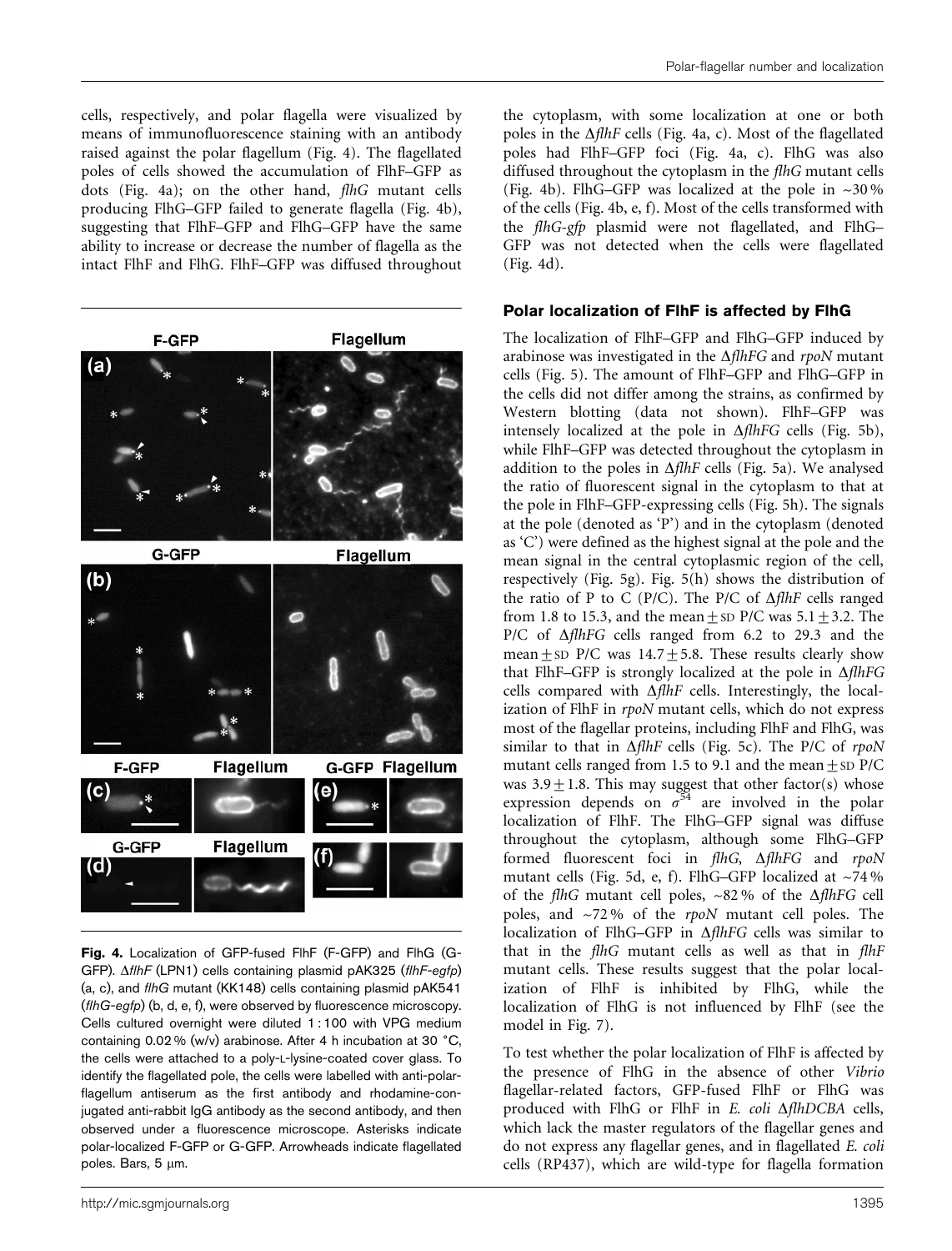

(data not shown). FlhF–GFP expression was diffuse throughout the cytoplasm and a fluorescent dot was detected at the pole of ~36 % of cells. When co-expressed with FlhG, the fluorescent dot was detected in only  $\sim$ 2 % of cells and the fluorescence was diffuse throughout the cytoplasm, showing that FlhF–GFP failed to localize at the pole. Polar localization of FlhF and reduction of FlhF polar localization was also observed in RP437 cells. These results support the idea that FlhF can localize to the pole in the absence of other flagellar-related factors and that FlhF interacts with FlhG. FlhG–GFP was diffuse throughout the cytoplasm and was not localized at the pole in E. coli  $\Delta f$ lhDCBA cells or RP437 cells. Therefore, the polar localization of FlhG seems to require specific factors present in Vibrio cells.

Fig. 5. The effect of FlhG on the polar localization of FlhF. The localization of FlhF–GFP (F-GFP) (a, b, c) and FlhG-GFP (G-GFP) (d, e, f) in cells was observed. The host strains were as follows: (a)  $\Delta f$ lhF( $\Delta$ F, LPN1); (b, e)  $\Delta f$ lhFG( $\Delta$ FG, LPN2); (d) flhG mutant (G<sup>-</sup>, KK148); (c, f) rpoN mutant (N<sup>-</sup>, YM14). Cells cultured overnight were diluted 1 : 100 with VPG medium containing 0.02 % arabinose. After 4 h incubation at 30 °C, the cells were bound to a poly-L-lysine-coated cover glass. Cells were observed under a fluorescence microscope. Bars, 2 µm. Quantitative analysis of the effect of FlhG on polar localization of FlhF was performed (g, h). (g) Schematic illustration of the quantification procedure. Cells were scanned for fluorescence intensity along the major axis using the line scan mode of ImageJ analysis software (ImageJ version 1.37). The fluorescence intensity at the pole ('P') for one axis was obtained by subtracting the background value from the highest intensity (in arbitrary units) within the cell. The fluorescence intensity in the cytoplasm ('C') for one axis was obtained in the same way, subtracting the background value from the average intensity of the cytoplasmic middle region (in arbitrary units) within the cell. (h) Histogram of the ratio of C to P (P/C) of 51  $\Delta$ flhF (LPN1) (black bars), 53  $\Delta$ flhFG (LPN2) (grey bars), and 58 rpoN mutant (YM14) (white bars) cells expressing FlhF–GFP.

#### The FlhF–FlhG interaction

Based on the observation that the polar localization of FlhF was inhibited by FlhG, we speculated that there is an interaction between FlhF and FlhG. Therefore, we attempted to directly demonstrate an FlhF–FlhG interaction. The  $\Delta f l h FG$  cells expressing flhG or flhFG genes were fractionated into soluble (cytoplasmic) and insoluble (membrane) fractions. FlhF was detected equally in the cytoplasmic fraction (Fig. 6a, lane 5) and in the insoluble fraction (Fig. 6a, lane 6) from  $\Delta f l h FG$  cells expressing both FlhF and FlhG. FlhG was also detected both in the cytoplasmic fraction (Fig. 6a, lanes 2 and 5) and the insoluble fraction (Fig. 6a, lanes 3 and 6), with more in the cytoplasmic fraction. There was no apparent difference in the localization profiles of FlhG when either flhG or flhFG was co-expressed in  $\Delta$ flhFG cells.

As the cytoplasmic fraction was confirmed to contain both FlhF and FlhG, immunoprecipitation assays using an anti-FlhF antibody were performed with the cytoplasmic fraction (Fig. 6b, lane 2). As a negative control, an immunoprecipitation assay was performed with the fraction containing only FlhG (Fig. 6b, lane 1). A significant amount of FlhG was immunoprecipitated with an anti-FlhF antibody from the cytoplasmic fraction containing FlhF and FlhG (Fig. 6b, lane 2), but not from that containing FlhG alone (Fig. 6b, lane 1), indicating an interaction between FlhF and FlhG.

#### **DISCUSSION**

From previous studies in V. cholerae and Pseudomonas, it has been suggested that FlhF and FlhG regulate the number of flagella by upregulating or downregulating the expression of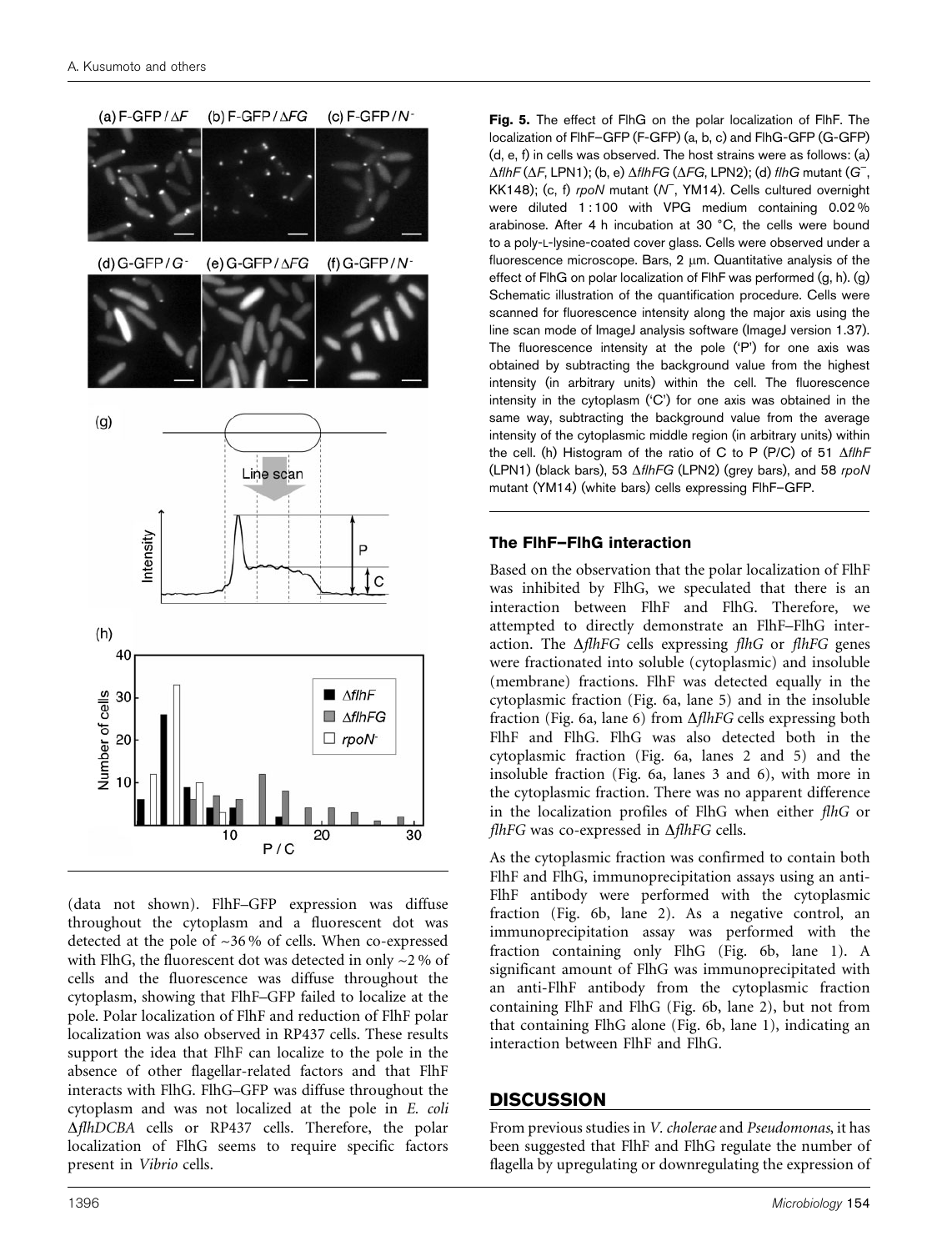

Fig. 6. Immunoprecipitation assay of the FlhF–FlhG complex using the anti-FlhF antibody. (a)  $\Delta$ flhFG (LPN2) cells expressing FlhG alone or both FlhF and FlhG were sonicated and then ultracentrifuged. FlhF and FlhG in the whole-cell lysate (W), the cytoplasmic fraction (supernatant after ultracentrifugation; S) and the insoluble fraction (pellet after ultracentrifugation; P) were analysed by Western blotting using anti-FlhF and anti-FlhG antibodies. (b) FlhF was immunoprecipitated with anti-FlhF antibody from the cytoplasmic fraction of the  $\Delta f / HFG$  cells expressing both FlhF and FlhG (lane 2), followed by Western blotting. As a negative control, an immunoprecipitation using anti-FlhF antibody with the  $\Delta$ flhFG cells expressing only FlhG was also performed (lane 1). The band from the heavy chain of the anti-FlhF antibody was detected in lane 1 (indicated by an asterisk).

flagellar genes. In this study, larger amounts of the intermediate class proteins (FlgI and MotY) and the late class proteins (PomA, PomB, MotX and flagellins) were detected in the flhG mutant cells (Fig. 3). The results are consistent with the earlier reports of negative feedback regulation of intermediate-class gene expression by FlhG in V. cholerae (Correa et al., 2005) and by the FlhG homologue (FleN) in Pseudomonas (Dasgupta & Ramphal, 2001). The lack of FlhG causes overexpression of the intermediate-class genes, including that of  $\sigma^{28}$ , leading to overexpression of the late-class genes. We speculate that multiple flagellation of the flhG mutant cells requires the overexpression of flagellar genes.

FlhF, but not FlhG, seems to be involved in the polar placement of flagella. In electron microscopic observations, we were unable to find any flagellated  $\Delta f$ lhF cells, but did find some  $\Delta f$ lhFG cells with multiple peritrichous flagella (Fig. 1c, d). Considering that the flhG-defective strain has multiple flagella at the pole (Fig. 1b), FlhF appears to be one of the determinants of the polar placement of the



Fig. 7. Working hypothesis for the regulation of the number of polar flagella by FlhF and FlhG in V. alginolyticus cells. (a) In a wildtype cell, FlhF is localized at the pole and promotes the assembly of the MS ring of flagella. FlhG in the cytoplasm inhibits FlhF localization at the pole by interacting with FlhF, and thus represses excessive flagellation. Therefore, the number of polar flagella is regulated to be one by FlhF and FlhG. FlhF may need a factor 'X' to localize at the pole, as discussed in the text. The factor may be involved in the polar localization of FlhF or in the stability of FlhF at the pole. (b) When FlhG is overexpressed, almost all of the FlhF molecules are captured by FlhG. FlhG-captured FlhF does not localize at the pole, and thus FlhG-overproducing cells fail to produce a polar flagellum. (c) When FlhG is depleted, most of the FlhF is localized at the pole, and thus the cells produce multiple flagella at the pole.

flagellum, which is consistent with results for P. aeruginosa and P. putida (Murray & Kazmierczak, 2006; Pandza et al., 2000). If FlhF collaborates with FlhG, they could be colocalized in the cell, or each protein might affect the subcellular localization of the other. To verify the collaboration between FlhF and FlhG, we constructed GFP-fusion variants of both FlhF and FlhG, and observed their localization in the cell. FlhF–GFP was localized at the flagellated pole, while most of the FlhG was diffusely expressed throughout the cytoplasm (Fig. 4). Strikingly, FlhF–GFP localization was more intense in the  $\Delta f l h F G$ cells, suggesting that FlhG may negatively affect the polar localization of FlhF (Fig. 5b). The effect of FlhG on the polar localization of FlhF was confirmed in a non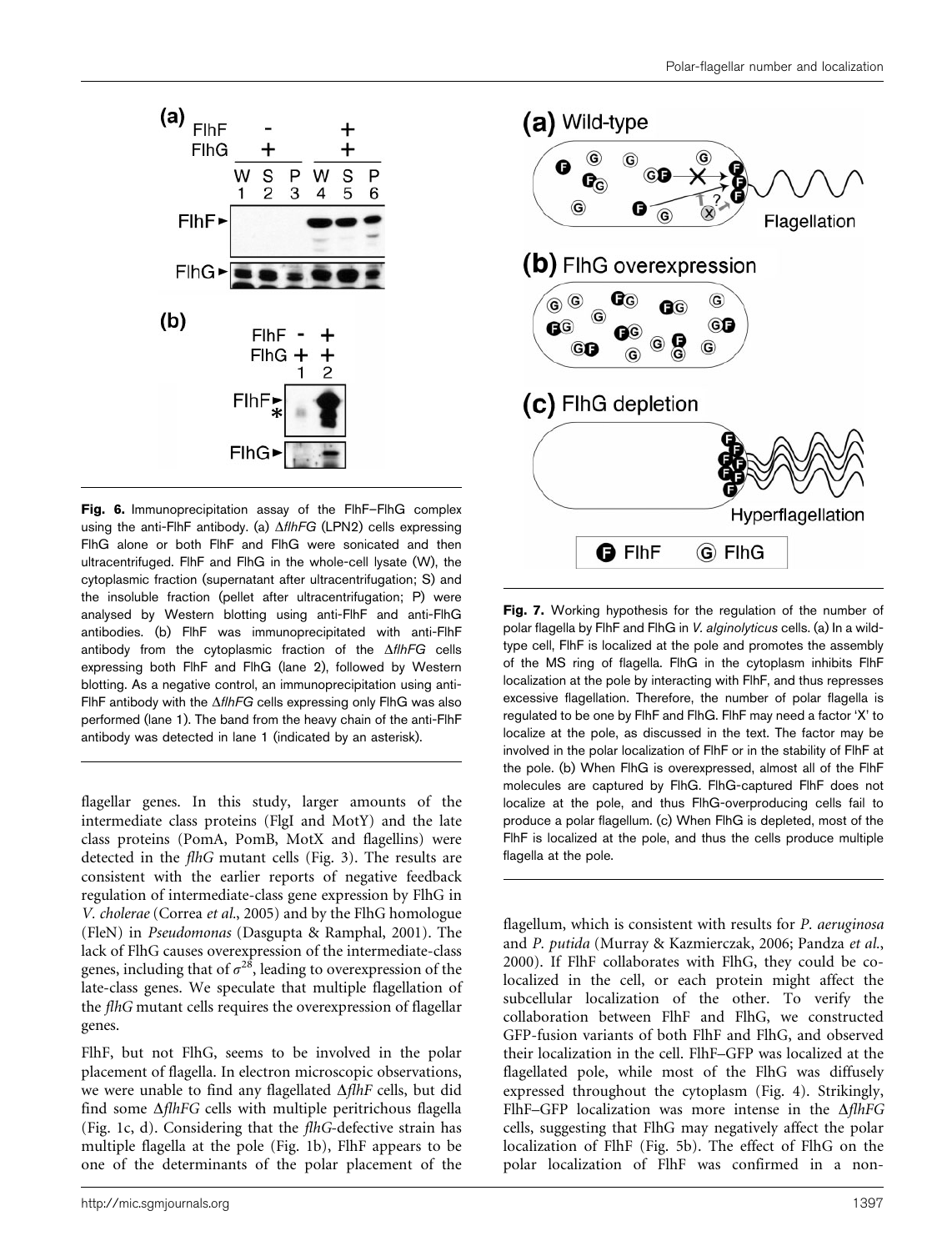flagellated *E. coli* strain (data not shown). This leads to the hypothesis that FlhF and FlhG interact with each other to regulate flagellar number and placement. We were able to demonstrate an interaction between FlhF and FlhG by coimmunoprecipitation (Fig. 6). From these results, we propose a working hypothesis for the role of FlhF and FlhG in controlling polar flagellar number and placement (Fig. 7). FlhF works at the pole to determine the placement of the flagellum and promotes the expression of flagellar genes (Fig. 7a). FlhG interacts with FlhF and inhibits FlhF from localizing at the pole, resulting in the suppression of flagellation (Fig. 7a). Overproduction of FlhG reduces the polar localization of FlhF, such that FlhF diffuses throughout the cytoplasm, and results in a non-flagellated phenotype (Fig. 7b). Depletion of FlhG causes strong polar localization of FlhF, leading to hyperflagellation at the pole (Fig. 7c). Consequently, the number of polar flagella is controlled to allow the production of a single flagellum by the collaboration of FlhF and FlhG. FlhG seems to act not only as an anti-coactivator of  $\sigma^{54}$ , as reported in Pseudomonas, but also an inhibitor of FlhF localization.

FlhF has a GTP-binding motif and shows similarity to E. coli SRP receptor FtsY, which is a membrane-associated receptor that targets the SRP/ribosome-nascent-chain complex to the translocon. The dissociation of FtsY from SRP is regulated by GTP hydrolysis of FtsY and SRP (Shan & Walter, 2005). We speculate that the FlhF–FlhG interaction is also regulated by GTP hydrolysis by analogy with FtsY. On the other hand, FlhG has an ATP-binding motif and shows similarity to E. coli MinD. The MinD dimer associates with the inner membrane and gathers MinC, which inhibits FtsZ polymerization, and thus inhibits the generation of the division plane (Rothfield et al., 2005; Shapiro et al., 2002). The MinD dimer dissociates into monomers by interacting with MinE, and monomeric MinD dissociates from the membrane, hydrolysing ATP. Therefore, it is possible that ATP hydrolysis mediates the interaction of FlhG with FlhF or with FlaK, which is the Vibrio homologue of Pseudomonas FleQ, and is similar to MinD.

Localization of FlhG–GFP was different in Vibrio and E. coli cells. FlhG–GFP diffused completely through the cytoplasm and was not localized at the pole in E. coli cells (data not shown), while FlhG–GFP was localized at the pole in some of the Vibrio cells transformed with the flhGgfp plasmid (Fig. 5d, e). We also observed localization of FlhG–GFP in Vibrio rpoN  $(\sigma^{54})$  mutant cells (Fig. 5f). These results may indicate that FlhG is localized at the pole by a certain factor which is unique to Vibrio and whose gene is transcribed independently of  $\sigma^{54}$ . Polar localization of FlhF–GFP was observed in E. coli cells (data not shown) and in the rpoN mutant cells (Fig. 5c). It seems that FlhF by itself could recognize the pole and determine where the polar flagellum is generated. FlhF–GFP was not strongly localized at the pole in rpoN mutant cells (Fig. 5c), although rpoN mutant cells did not express flhG, which is expressed under the control of  $\sigma^{54}$  (Fig. 3b). This implies

that FlhF might require another factor to allow its localization at the cell pole. We know that FlhF is a key player in determining the localization of polar flagella; however, its mechanism is unclear. An investigation of the function of FlhF will lead to a better understanding of the mechanism of polar localization of flagella.

# ACKNOWLEDGEMENTS

We thank Gillian Fraser for useful discussions and Sachi Tatematsu for assistance with the anti-FlhG antibody production. This work was supported in part by grants-in-aid for scientific research from the Hayashi Memorial Foundation for Female Natural Scientists (to A. K.), from the Ministry of Education, Science, and Culture of Japan, and from the Strategic International Cooperative Program of the Japan Science and Technology Agency (JST) (to M. H.).

## REFERENCES

Brun, Y. V., Marczynski, G. & Shapiro, L. (1994). The expression of asymmetry during Caulobacter cell differentiation. Annu Rev Biochem 63, 419–450.

Correa, N. E., Peng, F. & Klose, K. E. (2005). Roles of the regulatory proteins FlhF and FlhG in the Vibrio cholerae flagellar transcription hierarchy. J Bacteriol 187, 6324-6332.

Dasgupta, N. & Ramphal, R. (2001). Interaction of the antiactivator FleN with the transcriptional activator FleQ regulates flagellar number in Pseudomonas aeruginosa. J Bacteriol 183, 6636–6644.

Dasgupta, N., Arora, S. K. & Ramphal, R. (2000). fleN, a gene that regulates flagellar number in Pseudomonas aeruginosa. J Bacteriol 182, 357–364.

Dasgupta, N., Ferrell, E. P., Kanack, K. J., West, S. E. & Ramphal, R. (2002). fleQ, the gene encoding the major flagellar regulator of Pseudomonas aeruginosa, is  $\sigma^{70}$  dependent and is downregulated by Vfr, a homolog of Escherichia coli cyclic AMP receptor protein. J Bacteriol 184, 5240–5250.

Dasgupta, N., Wolfgang, M. C., Goodman, A. L., Arora, S. K., Jyot, J., Lory, S. & Ramphal, R. (2003). A four-tiered transcriptional regulatory circuit controls flagellar biogenesis in Pseudomonas aeruginosa. Mol Microbiol 50, 809–824.

Fukuoka, H., Yakushi, T., Kusumoto, A. & Homma, M. (2005). Assembly of motor proteins, PomA and PomB, in the  $Na<sup>+</sup>$ -driven stator of the flagellar motor. J Mol Biol 351, 707–717.

Grant, S. G., Jessee, J., Bloom, F. R. & Hanahan, D. (1990). Differential plasmid rescue from transgenic mouse DNAs into Escherichia coli methylation-restriction mutants. Proc Natl Acad Sci U S A 87, 4645-4649.

Guzman, L. M., Belin, D., Carson, M. J. & Beckwith, J. (1995). Tight regulation, modulation, and high-level expression by vectors containing the arabinose PBAD promoter. J Bacteriol 177, 4121–4130.

Harwood, C. S., Fosnaugh, K. & Dispensa, M. (1989). Flagellation of Pseudomonas putida and analysis of its motile behavior. J Bacteriol 171, 4063–4066.

Kawagishi, I., Okunishi, I., Homma, M. & Imae, Y. (1994). Removal of the periplasmic DNase before electroporation enhances efficiency of transformation in a marine bacterium Vibrio alginolyticus. Microbiology 140, 2355–2361.

Kawagishi, I., Nakada, M., Nishioka, N. & Homma, M. (1997). Cloning of a Vibrio alginolyticus rpoN gene that is required for polar flagellar formation. J Bacteriol 179, 6851–6854.